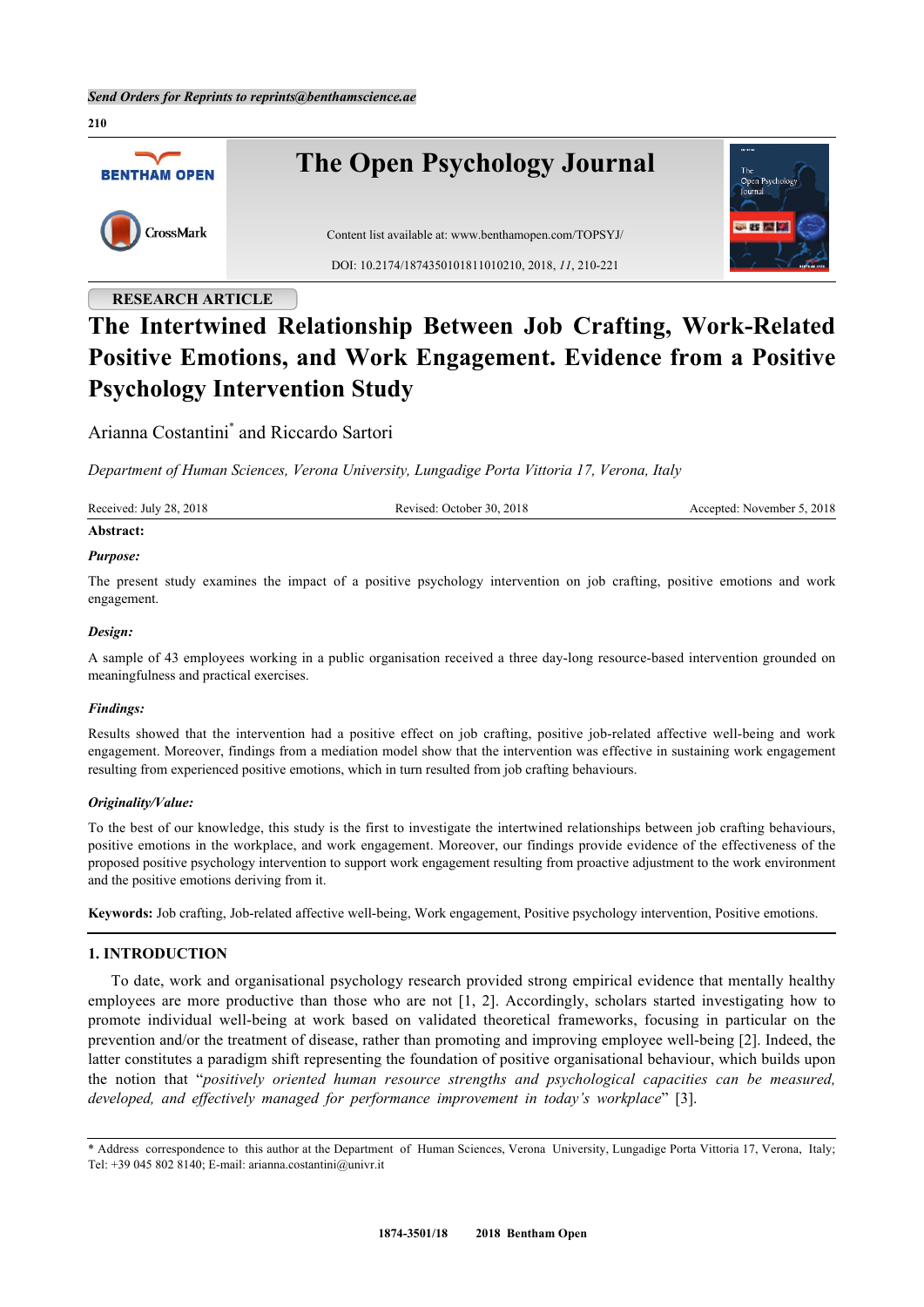Such a positive approach to organisational behaviour[[4](#page-8-3)] underpins the importance of interventions aimed at enhancing individual well-being at work no longer restricted to particularly vulnerable organisational members, but including the entire workforce instead [\[2](#page-8-1)]. Positive psychology interventions have been defined as treatment methods or intentional activities that aim to cultivate positive feelings, behaviours or cognitions, with proven positive effects on well-being [[5\]](#page-8-4). Research in this field has mainly focused on interventions undertaking to enhance personal resources and/or promote a cognitive reappraisal of the situation [[6\]](#page-8-5). However, to the best of our knowledge, we are unaware of studies investigating how such interventions may affect individual proactive behaviour directed towards crafting one's own work experience, which implies nurturing the self-initiated changes that employees make in designing their own job, *i.e.* job crafting [\[7](#page-8-6), [8](#page-9-0)].

Specifically, job crafting refers to the proactive changes employees make in their work to increase their job resources and/or challenges and to reduce their hindering job demands [[9\]](#page-9-1). Crafting job resources could take the form of *increasing structural* (*e.g.* trying to learn new things) or *social* (*e.g.* asking for performance feedback) *resources*. *Increasing challenging demands* consists of seeking new and challenging tasks at work (*e.g.* voluntary taking on new responsibilities or extra tasks) [\[10](#page-9-2)], which sustain motivation, mastering and learning [\[11](#page-9-3)]. *Decreasing hindering job demands* (*e.g.* making sure that one's job is mentally less demanding) [\[7\]](#page-8-6) refers to a health-protecting coping mechanism adopted to reduce demands perceived as excessively high. The strategies of seeking resources and challenges are defined as expansion job crafting behaviours in that they aim at making the work environment more resourceful and challenging. As a result, such behaviours are likely to reflect in higher work engagement because job resources are key determinants of it [[12](#page-9-4), [13\]](#page-9-5). Previous research supports this argument, showing that employees who change their work environment proactively by expanding its resourceful aspects report to be more engaged in their work [\[14](#page-9-6)]. Moreover, research has shown that employees who are engaged at work are more likely to be involved in proactive behaviours to tailor their job because they value chances and possibilities in taking initiative[[15,](#page-9-7) [16\]](#page-9-8). Accordingly, it is likely that training employees on how to proactively shape the resources and the demands of the work environment will have a positive effect on work engagement and that higher work engagement will, in turn, lead to higher job crafting behaviours.

Even though research has documented that individual positive psychology interventions improve positive emotions and self-efficacy [[2\]](#page-8-1), which in turn can result in higher levels of work engagement [[17\]](#page-9-9), no studies investigated whether job crafting has a role to play within such a gain cycle. In the light of recent evidence showing that individuals who craft their job can proactively optimize their person-job fit and experience their work as more meaningful [[18\]](#page-9-10), and given that positive outcomes of job crafting behaviours relate to workers' well-being [\[19](#page-9-11)], including such a stream of literature within that of positive psychology interventions appears of great value.

Against this background, this contribution examines how a positive psychology intervention influences job crafting, positive emotions and work engagement in a sample of employees operating in the public-sector. To achieve this aim, we conducted a 3-day resource-based intervention aimed to improve personal cognitive resources by means of practical exercises referred to the organisational context, as described in depth below. The contribution is organized as follows: first, an overview of the literature on positive psychology interventions is presented. Second, job crafting, positive emotions and work engagement are introduced along with evidence from research on their reciprocal relationships and on how such constructs are influenced by positive psychology interventions. Finally, the focus goes to the content of the intervention, illustrating how each of its components is expected to influence the constructs under analysis.

#### **1.1. Positive Psychology Interventions**

Seligman and Csikszentmihalyi [[20\]](#page-9-12) defined positive psychology as the discipline that aims to value subjective experiences at both the individual and the group level. As argued by the authors, such stream of literature includes the study of positive individual traits such as the capacity for love, interpersonal skills, high talent, perseverance, as well as civic virtues moving individuals toward better citizenship – among which responsibility, tolerance and work ethic.

As regards the work environment, it is key to understand how to ensure that such a framework is pragmatically transferred to the everyday organisational context. That is, positive psychology interventions constitute a particular approach implemented in the form of training, coaching sessions or other, based on nurturing positive subjective experiences as well as building positive individual traits or civic virtues [[6\]](#page-8-5). This means adopting intervention methods capable of fostering active recalling of cherished moments (*i.e.* nurturing positive subjective experiences), working on the identification and development of individual strengths (*i.e.* building positive, individual traits), as well as on positive, desirable characteristics of organizations in general (*i.e.* building civic virtues) [\[6](#page-8-5)].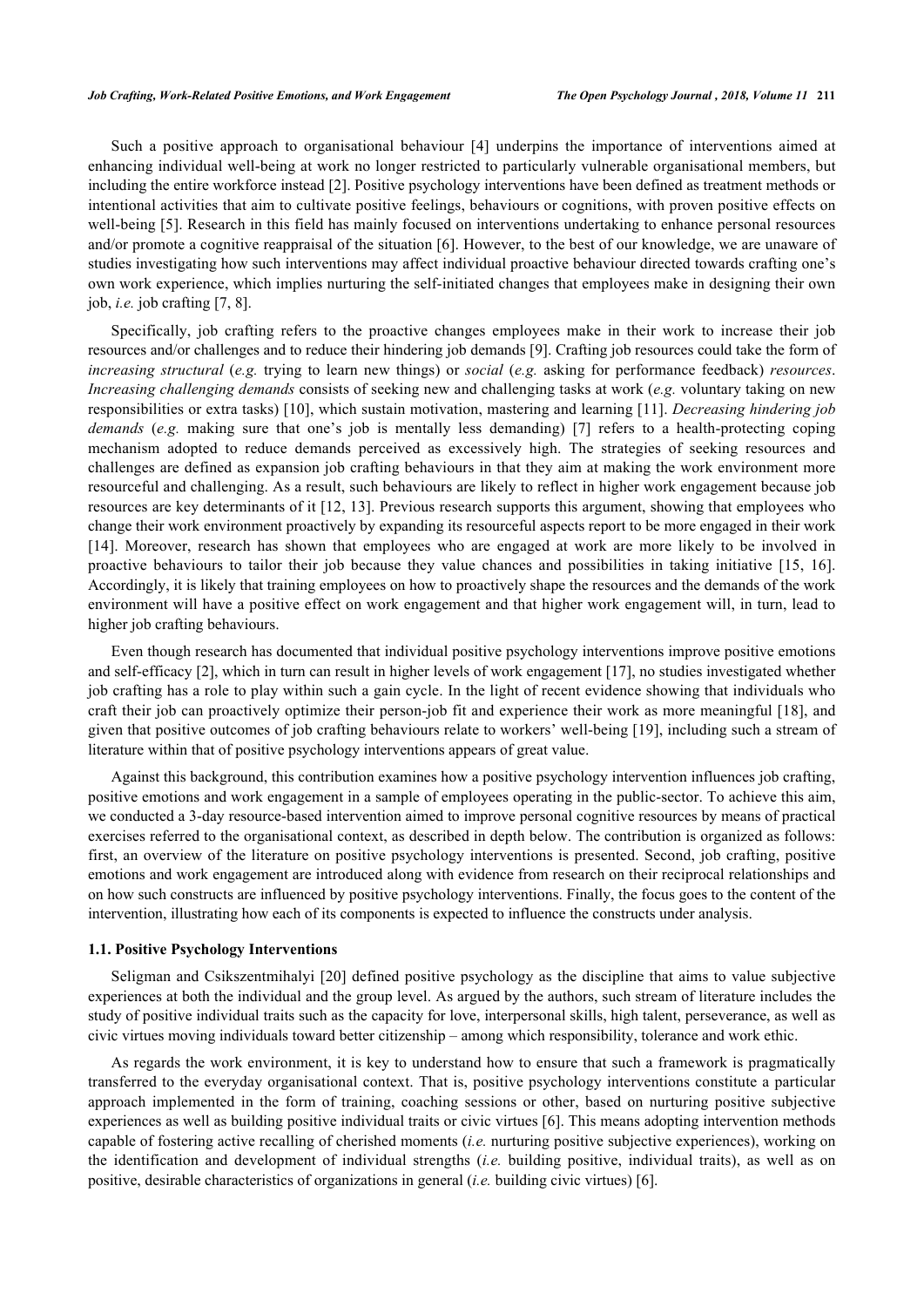#### **212** *The Open Psychology Journal , 2018, Volume 11 Costantini and Sartori*

In a meta-analysis, Sin and Lyubomirsky[[5](#page-8-4)] reported that over fifty positive psychology interventions have involved working on positive writing, mindfulness and gratitude, which can all be referred to interventions aiming at *nurturing positive subjective experiences*. Such interventions build on Fredrickon's broaden and build theory [\[21\]](#page-9-13), claiming that positive emotions are worth cultivating so as to broaden one's mind frame and trigger off actions that contribute to build important personal, *i.e.*, social, physiological, and cognitive resources. That is, generating positive emotions can favour upward spirals, whereby personal resources lead to positive emotions that produce more positive personal resources, and so forth. In a positive psychology intervention case, for instance, such process would be fostered by letting participants write down things they feel grateful for on a daily or weekly basis (*i.e.* gratitude interventions) [\[22](#page-9-14)].

Another set of positive psychology intervention aims at *building positive individual traits* focusing on personal strengths. This process is facilitated by letting participants think about times when they performed at their best or about the nature of their strengths, as well as on different ways of using one's well-known positive aspects [\[23\]](#page-9-15). Moreover, a related approach involves analysing oneself from different angles - the so-called "reflected best self" exercise, in which people in the context provide examples of times when they performed best [[24\]](#page-9-16). Besides, another method focusing on strength development is solution-focused coaching [[25](#page-9-17)], which includes goal setting, a technique useful in developing hope while motivating people by boosting their self-efficacy[[26](#page-9-18), [27\]](#page-9-19). Overall, research in this field showed that focusing on one's strengths brings about feelings of fulfilment and engagement [\[28](#page-9-20)], resulting in higher individual wellbeing, which in turn is likely to be associated to higher performance [[1\]](#page-8-0).

As for interventions focussing on transferring valued organisational characteristics, *i.e. building civic virtues*, one key method consists in identifying life-giving forces and core strengths within the organisation and using them to create personalised goals. Such an appreciative inquiry approach zooms in on stories of organisational successes, highlighting the development of ideas to be shared about a positive future and setting up action-plans to reach the ideally designed organisation [\[29\]](#page-9-21). That is, it actively bypasses destructive processes such as negation, mutual criticism and spiralling problem diagnosis to create high motivation and feelings of cooperation among organisational members as well as fostering a productive and appreciative atmosphere in the workplace [\[30](#page-10-0)].

Overall, as reported by Meyers and colleagues [[6](#page-8-5)], findings from studies on positive psychology interventions carried out in work contexts show that they enhance employee well-being. That is, employees experiencing highly positive feelings are less inclined to leave the company [\[31](#page-10-1)]. Moreover, research shows that they tend to be more creative [[32\]](#page-10-2) and are facilitated in building cognitive, physical, and social resources [[33,](#page-10-3) [34\]](#page-10-4). Besides, previous studies showed that the positive outcomes of such interventions include improved physical health [[22](#page-9-14)], tracing progress in workers affected by depression and illness [[34](#page-10-4)], as well as reducing the risk of depression at the same time [[35](#page-10-5)]. Even though such findings are important to further knowledge on the effects and the characteristics for positive psychology interventions to be effective, there is still much work to be done to test whether such interventions can influence the development of positive affective states and positive work and organisational-related constructs, *i.e.* job crafting and work engagement.

#### **1.2. The Intertwined Relationship Between Emotions, Work Engagement and Job Crafting**

In order to be considered as a positive psychological intervention, an intervention's goal must necessarily target well-being. Typically, well-being in intervention studies is defined and measured by means of purely subjective approaches. That is, it is viewed as the overall positive evaluation of one's life which, rather than being considered purely as a cognitive experience, involves frequent occurrences of positive emotions versus few experiences bearing negative emotions [[36](#page-10-6)]. Successfully completed intervention studies use diverse outcomes to highlight the range of nuances connected to well-being, including raised feelings of happiness, life satisfaction and other positive emotions, while minimizing depressive symptoms and detrimental emotions, an aspect that has been highlighted in the existing meta-analyses on interventions within positive psychology [\[37](#page-10-7), [5](#page-8-4)].

To date, affective well-being has been considered as central to mental health and human experience[[38,](#page-10-8) [39\]](#page-10-9). Theoretical models have been developed in order to explain well-being associating it with degrees of pleasantness and arousal[[40](#page-10-10)]. Specifically, they conceptualize emotions into a two-dimension framework including an antithetical theorization of positive/negative affects and viewing them as complementary with multifactorial structures [\[40](#page-10-10)]. Since then, models of affective well-being have been conceptualised to be specific to the work context [[41,](#page-10-11) [42](#page-10-12)]. Such models introduced work-related emotions classifying them according to the pleasantness and arousal criteria, by means of a specific scale measuring work-related emotions.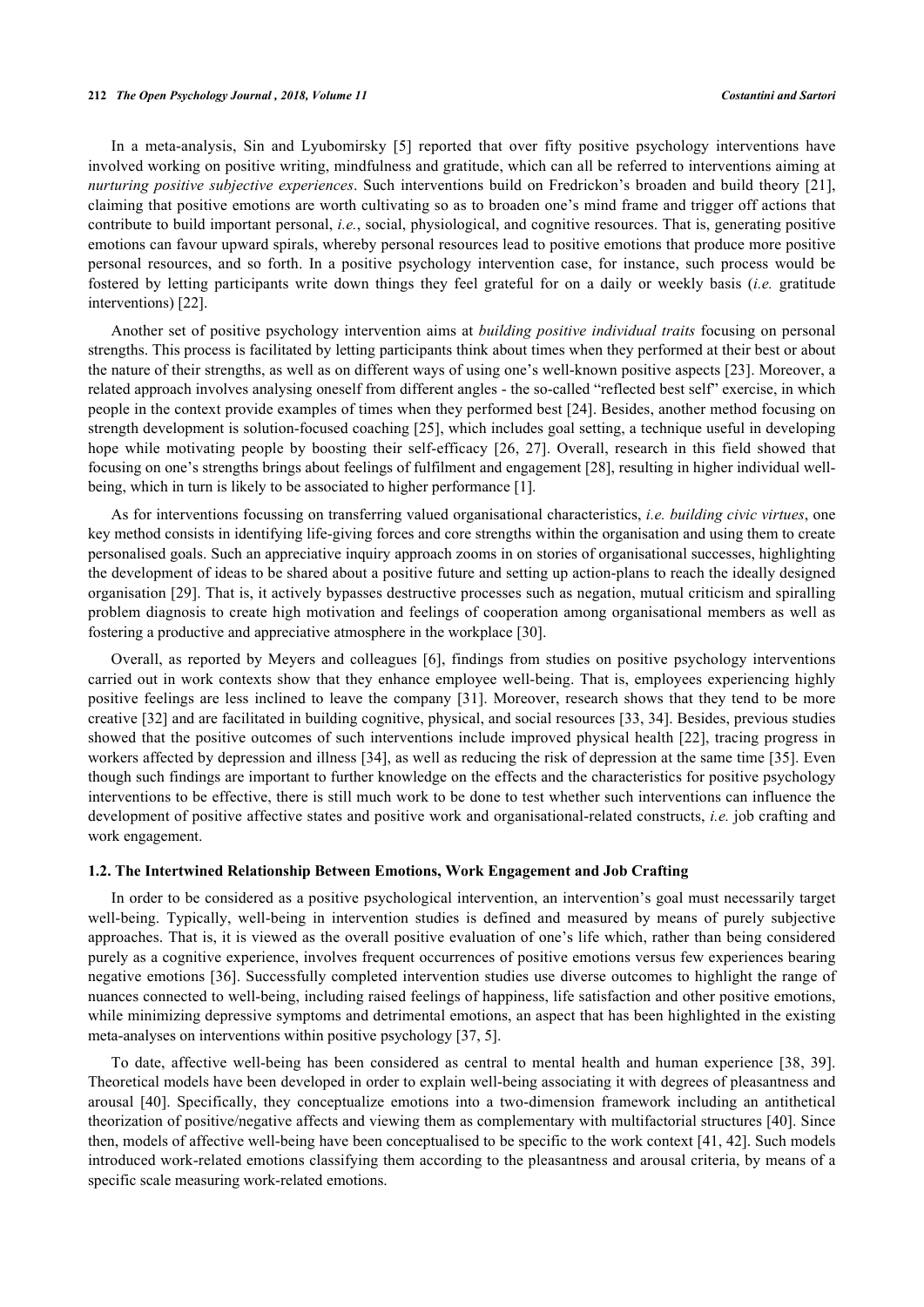#### **1.3. Positive Emotions & Work Engagement**

A significant distinction should be made between work-related positive emotions and a positive work-related experience, such as work engagement. Whereas the former can be defined as intense, transitory episodes related to specific work-related situations [[43\]](#page-10-13), work engagement is characterized by a more long-term attitude [[44\]](#page-10-14). In this sense, positive emotions can be seen as the threshold leading to work engagement, actively influencing the onset of the more enduring feeling as they prompt individuals to set themselves objectives and work in a target-oriented way [[45,](#page-10-15) [46\]](#page-10-16). This is in line with Broaden-and-Build (B&B) theory [[21\]](#page-9-13) stating that positive emotions produce future well-being since they promote exploratory behaviours linked to learning opportunities that lead to achieving goals while building longlasting inner resources. Accordingly, work engagement can be viewed as one potential outcome of an enduring state of well-being.

Even though evidence from research shows that positive affect generates not only a flexibly broad cognitive set-up but also enhances the integration of diverse cognitive elements [\[47,](#page-10-17) [48](#page-10-18)] there is a need for more in-depth analysis on how and whether such broadened perspectives transfer to decision-making and actions taken in the workplace specifically [\[21](#page-9-13)]. Previous findings reported evidence of significant correlations between positive emotions and resources, and work engagement and productivity [[46](#page-10-16)]. Moreover, research found evidence of a motivational gain cycle explaining the bidirectional flow between the two domains [\[17](#page-9-9)], including predictability of work engagement based on positive emotions and personal resources. Such research integrated B&B theory into the motivational process of the job demands-resources model [\[49\]](#page-10-19) resulting in a combined model that acknowledges positive emotion coupled with the potential of personal resources as the building blocks that enable to foresee levels of work engagement. Lately, the concept has been further developed, introducing the idea of a gain cycle in which all interrelated elements involved – namely positive emotions, personal resources and work engagement – act together without a specific causal sequence. These findings imply that positive emotions, as initiators of the building process, only indirectly predict work engagement *via* strengthening of personal resources. It follows that by intervening on positive emotions the level of work engagement may be significantly enhanced.

#### **1.4. Job Crafting Paving the Way Towards Positive Emotions**

The key to survival of organisations nowadays lies in their level of flexibility shown in continually adapting to a generally uncertain environment, both from an economic and technological point of view, while facing the competitive strain[[50](#page-10-20)]. The issue is not only relevant on the large-scale, *i.e.* in terms of organisations as such, but involves rethinking employee job design, defined as the way jobs, tasks and roles are structured, enacted and modified, and as the impact of these structures, enactments and modifications on individual, group and organisation outcomes [\[51](#page-10-21)]. The key expression here is *job crafting*, meant as a proactive participation in the job redesign process, whereby workers mould their jobs to meet their own needs and preferences [[52\]](#page-10-22) and by doing this they create meaningful experiences for themselves.

At the company level, the beneficial outcome is the fostering of innovativeness and adaptability [\[53](#page-11-0)] while ensuring that employees gain the necessary skills to cope with the challenges brought about by uncertainty and change [\[54\]](#page-11-1). Specifically, job crafting is defined by Wrzesniewski & Dutton [[8](#page-9-0)] as the physical and cognitive changes individuals operate at task or relational level. It has to do with how the job is perceived from a cognitive point of view, where its boundaries are set and how the intrinsic relationships between different job tasks are perceived to have an impact on the interactions with other workers. Job crafting can hence be defined as a psychological, social and physical act, resulting in a change of identity of the job crafter who finds a new meaning in work-related tasks, leading to a "customized", newly flourished job. Interestingly enough, job crafting is reported to promote more positive than negative emotions [\[55](#page-11-2)] and is therefore naturally connected to the concept of well-being [[56](#page-11-3) - [62](#page-11-4)], to the point that it turns out to be one of the pivotal factors to predict workplace well-being [[52\]](#page-10-22).

#### **1.5. Hypotheses**

Against this background, our assumption is that job crafting behaviours may promote positive emotions resulting in an improvement of work engagement. Furthermore, we assume that this process could be triggered thanks to a broadened meaningfulness frame arising from a specific resource-based intervention program, *i.e.*, the FAMILY intervention [[63](#page-11-5)], in which six dimensions – namely framing, attitudes, meaningfulness, identity, leading self and yoked together, from which the acronym "family" comes from – are improved. This intervention has been shown to be effective in sustaining the development of a proactive mind-set, specifically stimulating participants towards the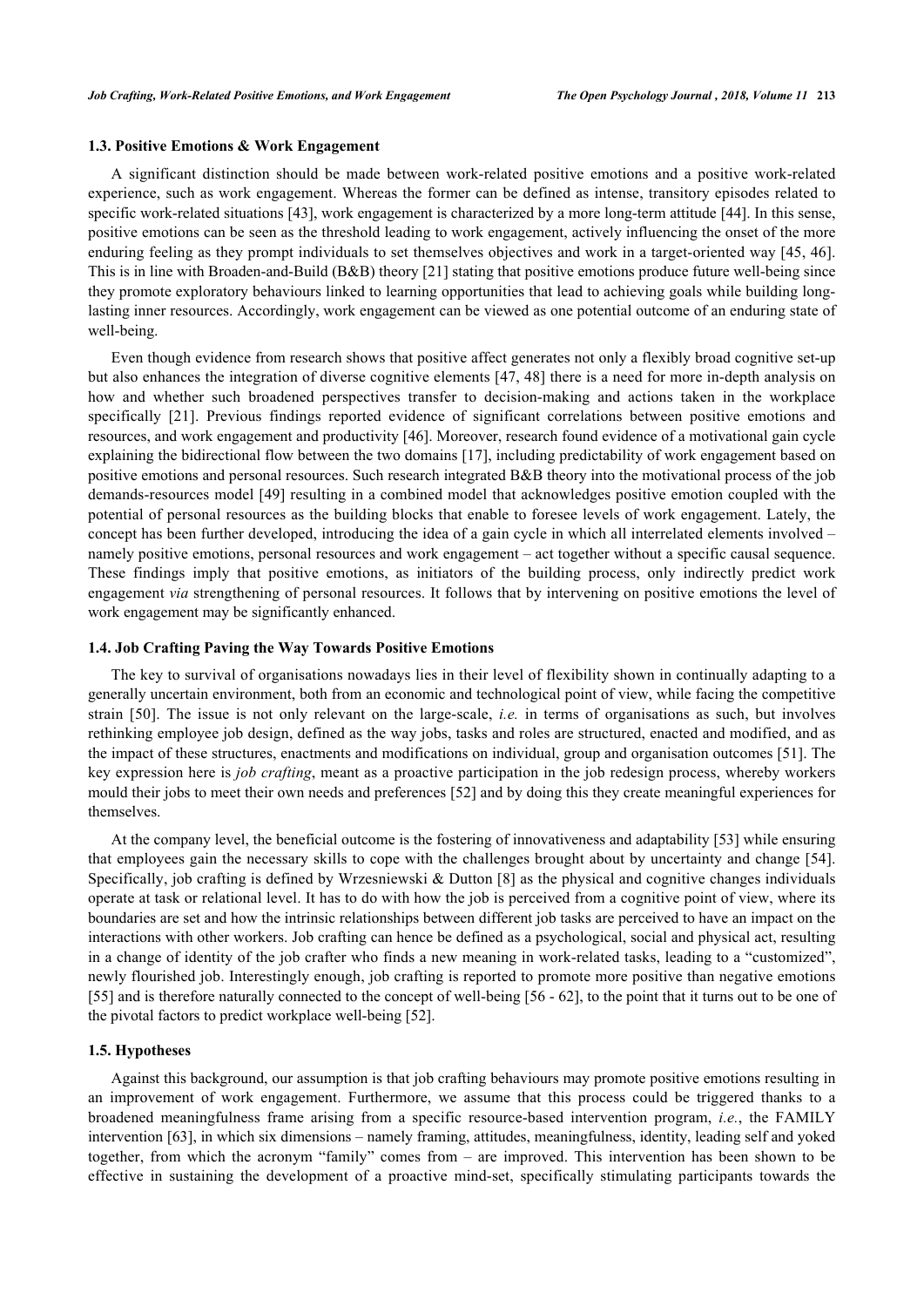creation of their own positive work experience [\[63](#page-11-5)]. Accordingly, it is likely that such an intervention will be effective in stimulating and supporting job crafting behaviours and higher well-being at work. For these reasons, we propose the following hypotheses:

*Hypothesis 1: Job crafting predicts positive emotions, which in turn are positively related to work engagement.*

*Hypothesis 2: The level of employees' work engagement after the FAMILY positive psychology intervention is significantly higher when compared to the level assessed before the intervention.*

*Hypothesis 3: Work engagement before the intervention (T1) will be positively related to job crafting after the intervention (T2).*

*Hypothesis 4: The relationship between job crafting, positive emotions and work engagement before the intervention (T1) will be strengthened following the intervention (T2).*

### **2. METHOD**

#### **2.1. Research Design**

Participants were 43 office workers in an organisation of the public administration in Northern Italy. This research consists of a semi-experimental study with pre-test, intervention and post-test. We used a simple random sampling method to select the potential participants, who were invited to take part to an intervention aiming at supporting wellbeing at work. Once that participants were informed about the focus of the intervention, participation was voluntary. Participants completed a survey prior to the intervention (T1, pre-measure) and 2 weeks after the intervention (T2, postmeasure). The intervention was conducted in two groups of 20 and 23 participants respectively to facilitate active participation. Participants received three day-long training sessions of the resource-based intervention program, *i.e.* FAMILY intervention [[63\]](#page-11-5) and data in the pre-test and post-test stages were collected using Job-Related Affective Well-being (JAWS), job crafting, and work engagement scales.

Following the protocol described in Costantini and colleagues [[63\]](#page-11-5), the intervention focused on a number of positive reappraisals of the work role. It consisted of six steps as follows: (1) Framing, which refers to the framing concept, or helping individuals to focus on the positive rather than on the negative aspects of work. Re-framing is also a cognitive process that can transform limiting beliefs and reframe negative experiences by changing the meanings attributed to them and allowing participants to learn from their experience in order to take advantage for the purposes of their daily work by adopting a new way of looking at things; (2) Attitudes, which refer to the appropriate attitudes that participants should be taught, to develop and reach the desired level of engagement, well-being and performance. In this phase, employees are trained to look at each situation from a positive perspective, *i.e.* perceiving situations as opportunities for gaining and growth rather than perceiving situations in a threatening way; (3) Meaningfulness, which refers to psychological meaningfulness at work. In this step, the idea is to enhance a sense of meaning and purpose in one's personal life, connecting it to the organisational mission. Specifically, researchers focused on making participants reflecting on the connection between personal values and the organisational mission in order to find the linkages between these two elements and to make them jointly develop; (4) Identity, which aims to restore a sense of identity and affiliation with respect to the organisation. In this step, the coach delves deeper into the personal domain, enquiring about individual aspirations within the organisational context. (5) Leading self, which focuses on the development of self-awareness, emotional maturity and greater effectiveness; and (6) Yoked together, aiming to build a feeling of connection both with colleagues (at team level) and with the organisation (at a broader level).

#### **2.2. Participants and Procedure**

In order to test our hypotheses, surveys were administered to 43 Italian workers employed in the public administration. Of those who were involved in the intervention and completed the surveys, 60.2% were females and 39.8% males, with an average age of 50.45 years (SD = 7.71). The research staff provided participants with the questionnaire and explained the anonymous nature of the data collection, as well as the purposes of the study, *i.e.*, understanding the nature of well-being at work and how to promote it. Anonymity (pre- and post-test) was guaranteed by the insertion of an identification code that each respondent had to include in the initial part of the questionnaire. This identification code was formed by the initial letters (three) of significant persons and objects of the respondent's life that together constitute a code of nine letters in a recognisable position to match the pre- and post- respondents' questionnaires. Question order was counterbalanced to avoid common method bias [[64\]](#page-11-6).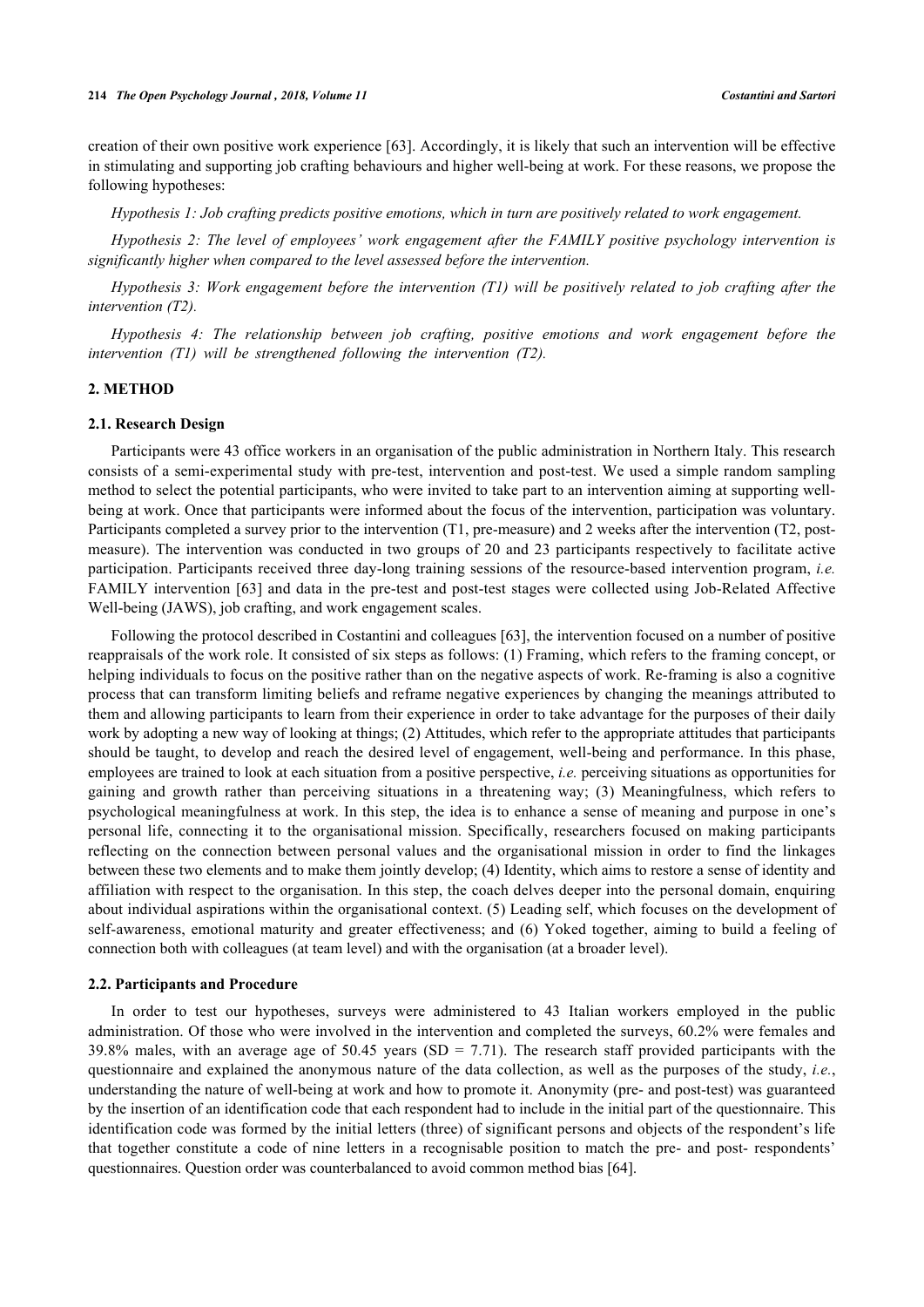### **2.3. Measures**

*Job crafting* ( $\alpha$  at Time 1 = .70;  $\alpha$  at Time 2 = .70). The 21-item Job Crafting Scale [[62\]](#page-11-4) was used to assess job crafting behaviours. Example items are "*I try to learn new things at work*", "*I ask others for feedback on my job performance*", "*When an interesting project comes along, I offer myself proactively as project co-worker*", and "*I make sure that my work is mentally less intense*". Items were rated on a 5-point scale, ranging from 1 ('never') to 5 ('very often').

*Job-Related Affective States*. The 12-item Job-related Affective Well-being Scale (JAWS) [[46\]](#page-10-16) was used to measure positive and negative job-related emotions experienced during the previous month (30 days). This version of the JAWS assesses both positive (6 items, *e.g.* "*full of energy*";  $\alpha$  at Time 1 = .84; at Time 2 = .78) as well as-negative emotions (6 items, *e.g.* "*angry*";  $\alpha$  at Time 1 = .80; at Time 2 = .78). Every item was scored on a 5-point scale, ranging from 1 – never to 5 – extremely often.

*Work engagement* (α at Time 1=.90 and at Time 2=.89). Work engagement was assessed with the Italian version of the 9-item Utrecht Work Engagement Scale developed by Schaufeli and colleagues [[65\]](#page-11-7). This scale includes six items for the vigour component (*e.g.* "*At work, I feel bursting with energy*"), six items for the absorption component (*e.g.* "*I am immersed in my work*"), and five items for the dedication component (*e.g.* "*I am enthusiastic about my job*"). Responses were scored on a 7-point Likert scale ranging from 0 - never to 6 - always. Based on results from Schaufeli, Bakker, and Salanova [[65\]](#page-11-7) showing that the three dimensions are closely related, we used one overall index for work engagement.

#### **2.4. Data Analysis Strategy**

To test our hypotheses, we used bootstrap estimation approach with 1000 samples [[66](#page-11-8)] and paired sample *t*-tests (results are featured in Table **[2](#page-6-0)**) to investigate the effects of the intervention, which tested the significance of the difference between the self-reported measures at Time 1 (T1) and at Time 2 (T2). Furthermore, to test whether a reciprocal relationship from job crafting to work engagement through positive emotions exists, hypothesized as being strengthened through positive intervention, we used bootstrapping following the PROCESS procedure recommended by Hayes (2013), involving the use of Model 6 with 4 mediators. We inserted job crafting at T1 as an independent variable (X), positive emotions at T1 as first Mediator (M1), work engagement at T1 as second Mediator (M2), job crafting at T2 as third Mediator (M3), positive emotions at T2 as fourth Mediator (M4), and work engagement at T2 as the final dependent variable (Y).

#### **3. RESULTS**

#### **3.1. Descriptive Statistics**

Table **[1](#page-5-0)** details descriptive statistics referred to the constructs and correlations between the variables considered. At Time 1, work engagement was significantly positively correlated with positive emotions  $(r = .59, p < .01)$  and job crafting  $(r = .28, p < .01)$ . Positive emotions were significantly negatively correlated with negative emotions  $(r = .23, p$  $<$  0.05), and job crafting was significantly positively correlated with positive emotions ( $r = 0.35$ ,  $p < 0.01$ ). At Time 2, work engagement and job crafting were significantly positively correlated with positive emotions (respectively,  $r = .37$ ,  $p <$ .01;  $r = .34, p < .05$ ).

<span id="page-5-0"></span>

|  | Table 1. Means, Standard Deviations (SD), and Correlations between the Study Variables at Time 1 and Time 2. |  |  |
|--|--------------------------------------------------------------------------------------------------------------|--|--|
|  |                                                                                                              |  |  |

| S.No | $\overline{\phantom{a}}$        | $M_{T1}$ | $M_{T2}$ | $SD_{T1}$ | $SD_{T2}$ |         |                          |                |        |
|------|---------------------------------|----------|----------|-----------|-----------|---------|--------------------------|----------------|--------|
|      | Work Engagement                 | 3.66     | 4.47     | .85       | .55       | -       | $-.20$                   | $27**$<br>ا د. | .23    |
|      | <b>JAWS</b> - Negative Emotions | 2.13     | .92      | .63       | .50       | $-.19$  | $\overline{\phantom{a}}$ | $-23$          | .19    |
|      | <b>JAWS</b> - Positive Emotions | 2.71     | 3.24     | .75       | .52       | .59**   | $-23*$                   | -              | $.34*$ |
|      | <b>Job Crafting</b>             | 2.76     | 3.03     | .48       | .48       | $.28**$ | .10                      | $.35**$        | ۰      |

*Note*. N = 43. Correlations below the diagonal, Time 1. Correlations above the diagonal, Time 2. \* *p* < .05; \*\* *p* < .01 (2-tails).

As Table **[2](#page-6-0)** shows, results from the paired sample *t*-test showed that the levels of all the constructs assessed prior to and after the intervention show to be significantly higher at Time 2 compared to Time 1. That is, work engagement, positive emotions and job crafting showed significant improvements following the intervention. As it can be seen, a significant mean difference on all variables was found between Time 1 and Time 2, respectively for work engagement  $t(54) = 10.93$ ,  $p < .001$ ; for positive emotions  $t(54) = 9.64$ ,  $p < .001$ ; and for job crafting  $t(54) = 10.51$ ,  $p < .001$ .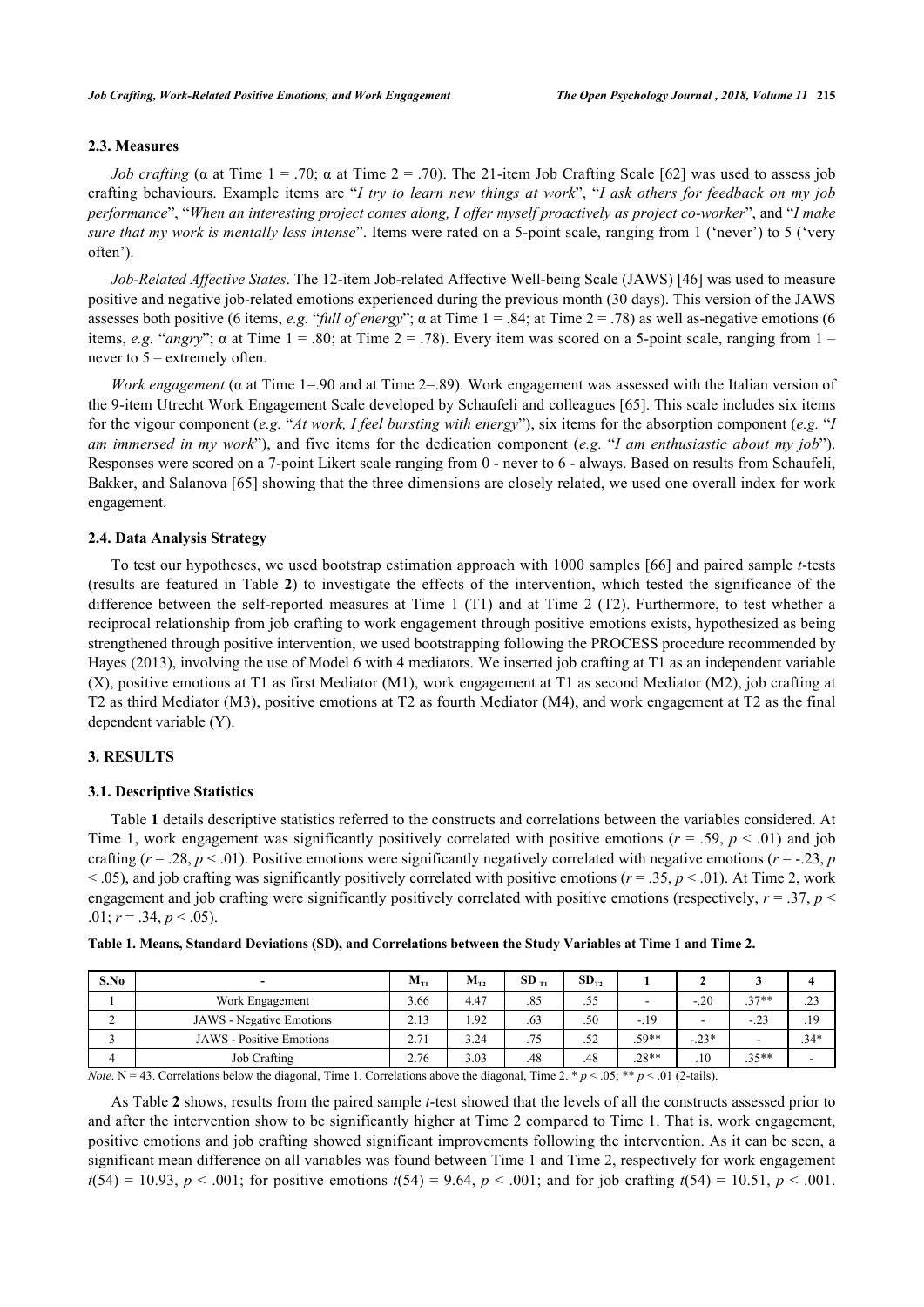Namely, the most noticeable change occurred with work engagement, having the largest mean difference among the constructs considered (.596), while positive emotions reported the largest effect size (-2.23). These results confirmed Hypothesis 2 that work engagement after the intervention would have been significantly higher compared to prior the intervention.

<span id="page-6-0"></span>

| Table 2. Paired sample t-test results for Work Engagement, Positive Emotions, and Job Crafting at Time 1 and 2. |  |  |
|-----------------------------------------------------------------------------------------------------------------|--|--|
|                                                                                                                 |  |  |

|                             | <b>M</b> difference |           |       | df |        |
|-----------------------------|---------------------|-----------|-------|----|--------|
| Work Engagement $T2 - T1$   | .596                | $-.2.113$ | 10.93 | 54 | < 0.01 |
| Positive Emotions $T2 - T1$ | .361                | $-2.231$  | 9.64  | 54 | < 0.01 |
| Job Crafting $T2 - T1$      | .247                | $-1.624$  | 10.51 | 54 | < 0.01 |

*Note*. N = 43. T1 = Time 1. T2 = Time 2.

Results from bootstrapping revealed that at T1 job crafting was significantly related to positive emotions ( $B = .48$ ,  $p = .03$ ), which in turn were significantly related to work engagement ( $B = .53$ ,  $p = .01$ ). Work engagement at T1 was in turn significantly related to job crafting at T2 ( $B = -0.07$ ,  $p = 0.03$ ). No significant relationships were found between job crafting at T2, positive emotions, and work engagement at T2. The direct effect of job crafting at T1 on work engagement at T2 was significant ( $B = .33$ ,  $p = .04$ ). Job crafting at T1 was significantly related to job crafting at T2 ( $B$  $= .95, p < .001$ ), and work engagement at T1 was significantly related to positive emotions at T2 (B = -.09,  $p = .03$ ). Positive emotions at T1 were positively related to positive emotions at T2 ( $B = .73$ ,  $p < .001$ ). An analysis of the significant indirect effects within the whole model revealed that there was a significant indirect effect of job crafting at T1 on work engagement at T2 through positive emotions and work engagement at T1 (B = .17; 95%CI [.018, .504]). None of the other indirect effects allowed for in the model were significant. Fig. (**[1](#page-6-1)**) shows a graphical representation of the significant relationships found.

<span id="page-6-1"></span>

**Fig. (1).** Graphical representation of the significant relationships found. Note.  $N = 43$ . Unstandardized regression coefficients are reported. The significant indirect effect is marked in bold.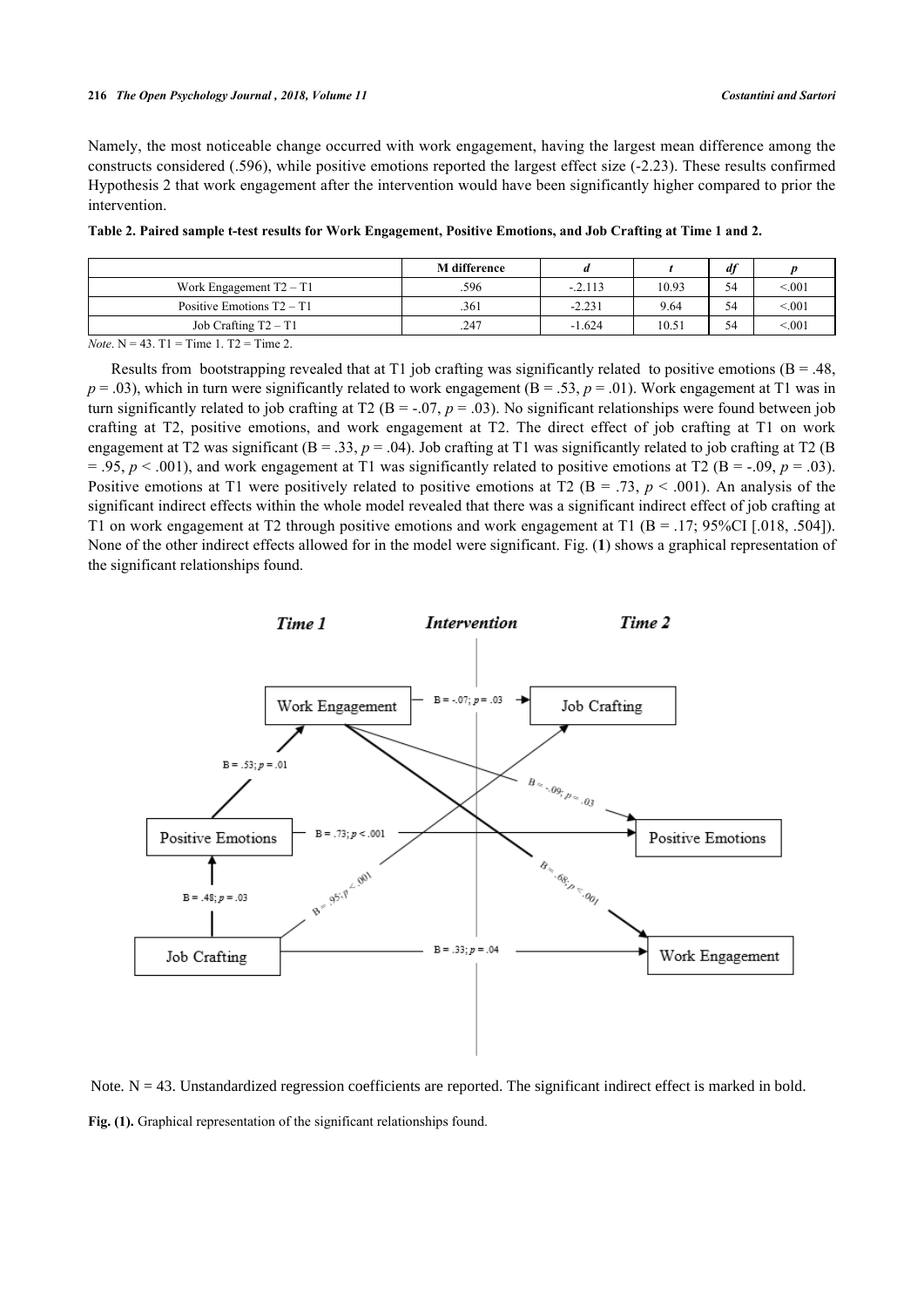## **4. DISCUSSION**

The purpose of this study was twofold: First, we intended to test the effects of the proposed intervention on work engagement and well-being at work; Second, we investigated whether job crafting can be considered as an antecedent of a recursive relationship between positive emotions and work engagement. Measures of each of these variables, *i.e.*, positive emotions, job crafting and work engagement, were taken before and after the intervention to investigate the hypothesized relationships and how they changed after the intervention.

Hypothesis 1 stated that job crafting predicts positive emotions, which in turn are positively related to work engagement. The results from our data supported this Hypothesis. Findings suggest that those who proactively initiate changes in their work environment and over their work-related tasks are likely to experience work-related positive emotions. Such a positive experience relates to work engagement, meaning that those who craft their job are also likely to experience a positive, fulfilling, work-related state of mind, through positive emotions. Hypothesis 2 argued that the level of employees' work engagement after the intervention is significantly higher compared to the levels of work engagement assessed prior the intervention. Our results also supported this Hypothesis, providing evidence of the effectiveness of the FAMILY positive psychology intervention to enhance and foster not only work engagement, but also positive emotions and job crafting behaviours among employees. Hypothesis 3 stated that the levels of work engagement before the intervention would have been positively associated with job crafting assessed after the intervention. This Hypothesis was not supported in that work engagement before the intervention resulted to be negatively related to job crafting afterward. These counterintuitive findings are interesting and may suggest that those who reported higher levels of work engagement and took part to the intervention didn't feel in need for crafting their job because already positively engaged and experiencing positive, work-related state of mind. Hypothesis 4 stated that the relationship between job crafting, positive emotions and work engagement before the intervention will be strengthened afterwards. This fourth Hypothesis is partially supported in that findings show that there is not a direct effect between the recursive relationships before and after the intervention. The only significant indirect effect found was the one linking job crafting, positive emotions and work engagement at Time 1, and work engagement at Time 2 (see the bold line in Fig. **[1](#page-6-1)**). These results may be linked to the content of the intervention, which was focused on improving personal cognitive resources rather than on improving individual strategies to craft one's job. This may reflect in higher absorption and dedication toward the work and the organisation, eventually resulting in the enhancement of work engagement rather than in higher self-management processes between job demands and resources.

Overall, these results provide evidence of the role of job crafting as an activator of the positive cycle between positive emotions and work engagement, which is sustained after the FAMILY positive psychology intervention focused on positive reappraisals of the work role. Besides, results from the *t*-test provide support for the effectiveness of the intervention to enhance employees' work engagement.

#### **4.1. Limitations and Future Research**

Our study contributes to research on positive interventions and their effects on different work and organisational outcomes, *i.e.* work engagement, positive emotions and job crafting behaviours. It should be noted, however, that the conclusions we draw from the present research are based on a homogenous sample of Italian employees, which might affect the transcultural validity of our results. Moreover, the size of the sample group was relatively small, which may potentially weaken the statistical solidity of our analyses, decreasing the possibility to generalize the obtained results.

Furthermore, given that participation was voluntary, it is likely that engaged and motivated employees may have been more likely to sign up for the study, while burnt out or disengaged ones would be less likely to do so. Unfortunately, we did not collected data referred to our study variables among those who decided to not take part to the intervention, so we are unaware about their levels of work engagement or burnout. Future studies could test the effects of the intervention on the attitudes and behaviours here considered by comparing its effects among participants in different groups, *i.e.* a control and an intervention group.

Data from the present study was derived entirely from self-report questionnaires. Future studies could investigate whether actual behaviour change is likely to result from the intervention by making use of objective and behavioural measures.

Finally, this study is quantitative in nature. Even though such a methodological choice offers important insights to understand the relationships between job crafting, positive emotions and work engagement, future studies using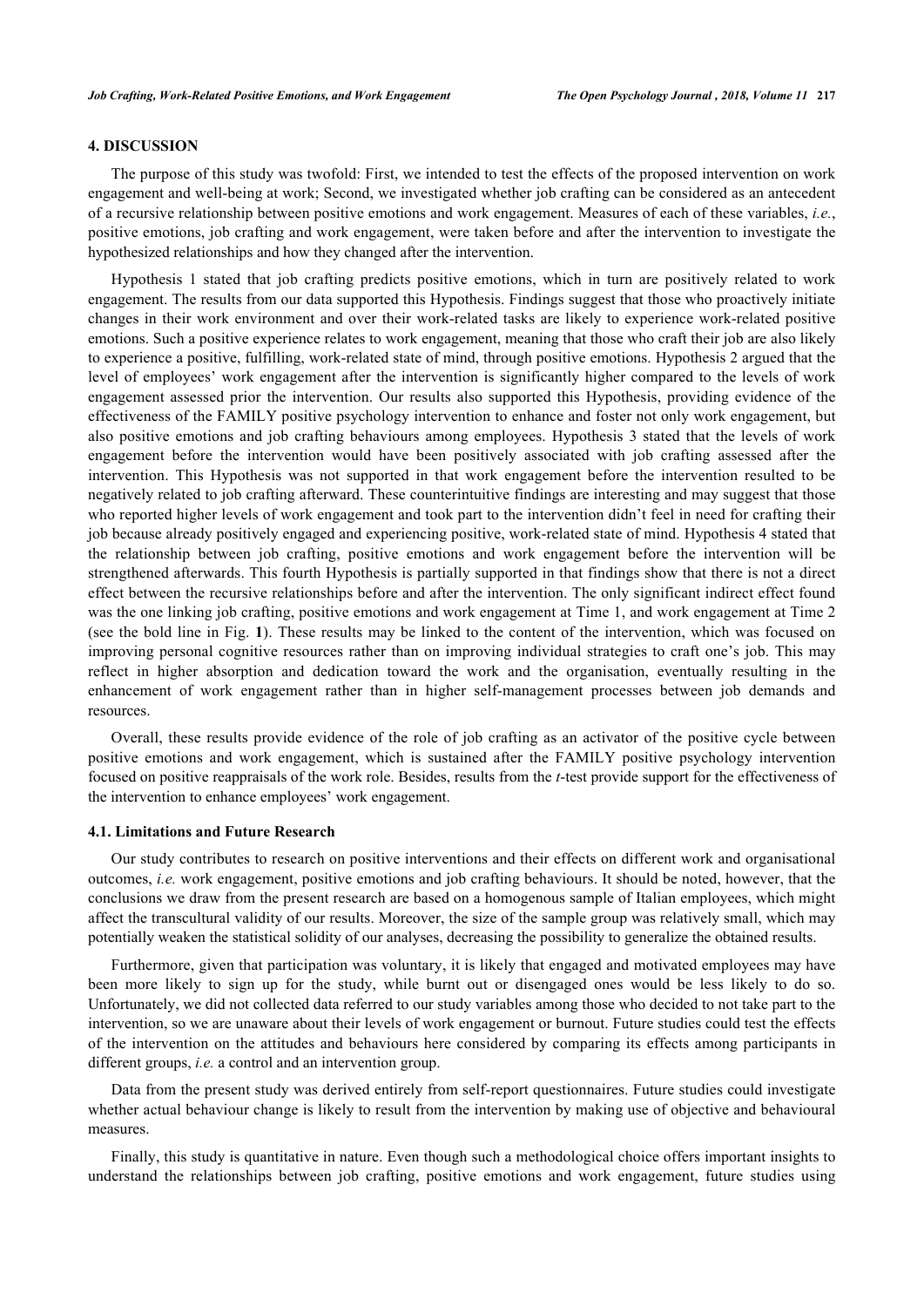qualitative methods could provide the subtleties to further knowledge on the reasons underlying the links found here.

#### **4.2. Practical Implications and Conclusions**

Besides the theoretical contribution to research on work-related attitudes and behaviours, our results also suggest specific practical ways in which positive interventions can be used to improve quality of working life. The effects of a positive intervention on work engagement can be a benefit for companies that wish to support the human dimension of organisation sustainability. That is, by providing the employees opportunities to take part in positive interventions aiming to improve personal cognitive resources, organisations can sustain and enhance the development of positive work-related attitudes which are likely to contribute to higher well-being at work, for example in terms of work engagement.

Organisations that promote a sustainable work environment and stimulate employees' development through positive psychology interventions are likely to benefit from a workforce able to adapt the mobilization of its resources to remain competitive or as a means to face fluid job demands. That is, involving employees in interventions focused on improving personal cognitive resources can result in perceptions referred to higher experienced positive emotions, higher enduring positive states referred to work, and to improved awareness about the chances to adjust the characteristics of the work environment. Besides, our study shows the importance of investigating the pattern of an overarching set of work-related attitudes to capture the processes through which interventions influence employees' quality of working life.

## **ETHICS APPROVAL AND CONSENT TO PARTICIPATE**

Not applicable.

## **HUMAN AND ANIMAL RIGHTS**

No Animals/Humans were used for studies that are the basis of this research.

#### **CONSENT FOR PUBLICATION**

Not applicable.

## **CONFLICT OF INTEREST**

The authors declare no conflict of interest, financial or otherwise.

## **ACKNOWLEDGEMENTS**

Declared none.

### **REFERENCES**

- <span id="page-8-0"></span>[1] Harter JK, Schmidt FL, Hayes TL. Business-unit-level relationship between employee satisfaction, employee engagement, and business outcomes: A meta-analysis. J Appl Psychol 2002; 87(2): 268-79. [\[http://dx.doi.org/10.1037/0021-9010.87.2.268](http://dx.doi.org/10.1037/0021-9010.87.2.268)] [PMID: [12002955](http://www.ncbi.nlm.nih.gov/pubmed/12002955)]
- <span id="page-8-1"></span>[2] Ouweneel O, Le Blanc PM, Schaufeli WB. Do-it-yourself: An online positive psychology intervention to promote positive emotions, selfefficacy, and engagement at work. Career Dev Int 2013; 18: 173-95. [\[http://dx.doi.org/10.1108/CDI-10-2012-0102\]](http://dx.doi.org/10.1108/CDI-10-2012-0102)
- <span id="page-8-2"></span>[3] Luthans F. The need for and meaning of positive organizational behavior. J Organ Behav 2002; 26: 695-706. [\[http://dx.doi.org/10.1002/job.165](http://dx.doi.org/10.1002/job.165)]
- <span id="page-8-3"></span>[4] Bakker AB, Schaufeli WB. Positive organizational behavior: Engaged employees in flourishing organizations. J Organ Behav 2008; 29: 147-54. [\[http://dx.doi.org/10.1002/job.515](http://dx.doi.org/10.1002/job.515)]
- <span id="page-8-4"></span>[5] Sin NL, Lyubomirsky S. Enhancing well-being and alleviating depressive symptoms with positive psychology interventions: A practicefriendly meta-analysis. J Clin Psychol 2009; 65(5): 467-87. [\[http://dx.doi.org/10.1002/jclp.20593\]](http://dx.doi.org/10.1002/jclp.20593) [PMID: [19301241](http://www.ncbi.nlm.nih.gov/pubmed/19301241)]
- <span id="page-8-5"></span>[6] Meyers MC, van Woerkom M, Bakker AB. The added value of the positive: A literature review of positive psychology interventions in organizations. Eur J Work Organ Psychol 2013; 22: 618-32. [\[http://dx.doi.org/10.1080/1359432X.2012.694689\]](http://dx.doi.org/10.1080/1359432X.2012.694689)
- <span id="page-8-6"></span>[7] Tims M, Bakker AB. Job crafting: Towards a new model of individual job redesign. SAJIP 2010; 36: 1-9.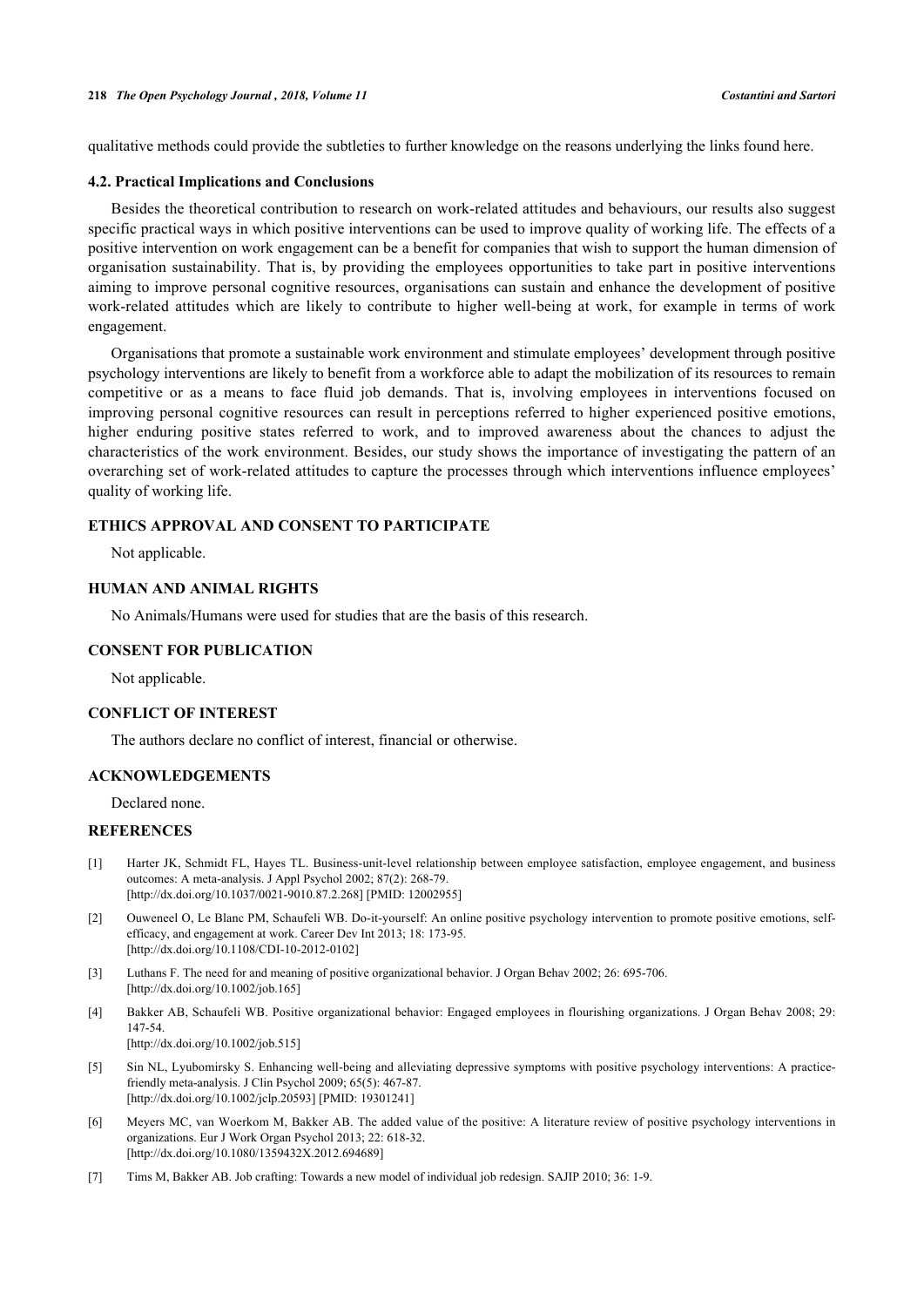- <span id="page-9-0"></span>[8] Wrzesniewski A, Dutton JE. Crafting a job: Revisioning employees as active crafters of their work. Acad Manage Rev 2001; 26: 179-201. [\[http://dx.doi.org/10.5465/amr.2001.4378011](http://dx.doi.org/10.5465/amr.2001.4378011)]
- <span id="page-9-1"></span>[9] Tims M, Bakker AB, Derks D. Development and validation of the job crafting scale. J Vocat Behav 2012; 80: 173-86. [\[http://dx.doi.org/10.1016/j.jvb.2011.05.009](http://dx.doi.org/10.1016/j.jvb.2011.05.009)]
- <span id="page-9-2"></span>[10] Hakanen JJ, Peeters MCW, Schaufeli WB. Different types of employee well-being across time and their relationships with job crafting. J Occup Health Psychol 2018; 23(2): 289-301. [\[http://dx.doi.org/10.1037/ocp0000081](http://dx.doi.org/10.1037/ocp0000081)] [PMID: [28191997\]](http://www.ncbi.nlm.nih.gov/pubmed/28191997)
- <span id="page-9-3"></span>[11] Karasek RA, Theorell T. Health work. New York: Basic Book 1990.
- <span id="page-9-4"></span>[12] Bakker AB, Demerouti E. Job demands–resources theory. 2014. [\[http://dx.doi.org/10.1002/9781118539415.wbwell019](http://dx.doi.org/10.1002/9781118539415.wbwell019)]
- <span id="page-9-5"></span>[13] Hakanen JJ, Bakker AB, Demerouti E. How dentists cope with their job demands and stay engaged: The moderating role of job resources. Eur J Oral Sci 2005; 113(6): 479-87. [\[http://dx.doi.org/10.1111/j.1600-0722.2005.00250.x\]](http://dx.doi.org/10.1111/j.1600-0722.2005.00250.x) [PMID: [16324137](http://www.ncbi.nlm.nih.gov/pubmed/16324137)]
- <span id="page-9-6"></span>[14] Hakanen JJ, Perhoniemi R, Toppinen-Tanner S. Positive gain spirals at work: From job resources to work engagement, personal initiative and work-unit innovativeness. J Vocat Behav 2008; 73: 78-91. [\[http://dx.doi.org/10.1016/j.jvb.2008.01.003](http://dx.doi.org/10.1016/j.jvb.2008.01.003)]
- <span id="page-9-7"></span>[15] Bindl U, Parker SK. Feeling good and performing well? Psychological engagement and positive behaviors at work.Handbook of Employee Engagement: Perspectives, Issues, Research and Practice. Cheltenham: Edward Elgar 2011; pp. 385-98.
- <span id="page-9-8"></span>[16] Parker SK, Griffin MA. Understanding active psychological states: Embedding engagement in a wider nomological net and closer attention to performance. Eur J Work Organ Psychol 2011; 20: 60-7. [\[http://dx.doi.org/10.1080/1359432X.2010.532869\]](http://dx.doi.org/10.1080/1359432X.2010.532869)
- <span id="page-9-9"></span>[17] Ouweneel O, Le Blanc PM, Schaufeli WB. Don't leave your heart at home: Gain cycles of positive emotions, resources, and engagement at work. Career Dev Int 2012; 17: 537-56. [\[http://dx.doi.org/10.1108/13620431211280123\]](http://dx.doi.org/10.1108/13620431211280123)
- <span id="page-9-10"></span>[18] Tims M, Derks D, Bakker AB. Job crafting and its relationships with person-job fit and meaningfulness: A three wave study. J Vocat Behav 2016; 92: 44-53. [\[http://dx.doi.org/10.1016/j.jvb.2015.11.007](http://dx.doi.org/10.1016/j.jvb.2015.11.007)]
- <span id="page-9-11"></span>[19] Tims M, Bakker AB, Derks D. Examining job crafting from and interpersonal perspective: Is employee job crafting related to the well-being of colleagues? Appl Psychol 2015; 64(4): 727-53. [\[http://dx.doi.org/10.1111/apps.12043](http://dx.doi.org/10.1111/apps.12043)]
- <span id="page-9-12"></span>[20] Seligman ME, Csikszentmihalyi M. Special issue on happiness, excellence, and optimal human functioning: An introduction. Am Psychol 2000; 55: 5-14.
	- [\[http://dx.doi.org/10.1037/0003-066X.55.1.5](http://dx.doi.org/10.1037/0003-066X.55.1.5)] [PMID: [11392865\]](http://www.ncbi.nlm.nih.gov/pubmed/11392865)
- <span id="page-9-13"></span>[21] Fredrickson BL. The role of positive emotions in positive psychology. The broaden-and-build theory of positive emotions. Am Psychol 2001; 56(3): 218-26. [\[http://dx.doi.org/10.1037/0003-066X.56.3.218](http://dx.doi.org/10.1037/0003-066X.56.3.218)] [PMID: [11315248\]](http://www.ncbi.nlm.nih.gov/pubmed/11315248)
- <span id="page-9-14"></span>[22] Emmons RA, McCullough ME. Counting blessings versus burdens: An experimental investigation of gratitude and subjective well-being in daily life. J Pers Soc Psychol 2003; 84(2): 377-89. [\[http://dx.doi.org/10.1037/0022-3514.84.2.377](http://dx.doi.org/10.1037/0022-3514.84.2.377)] [PMID: [12585811](http://www.ncbi.nlm.nih.gov/pubmed/12585811)]
- <span id="page-9-15"></span>[23] Seligman ME, Steen TA, Park N, Peterson C. Positive psychology progress: Empirical validation of interventions. Am Psychol 2005; 60(5): 410-21. [\[http://dx.doi.org/10.1037/0003-066X.60.5.410](http://dx.doi.org/10.1037/0003-066X.60.5.410)] [PMID: [16045394\]](http://www.ncbi.nlm.nih.gov/pubmed/16045394)
- <span id="page-9-16"></span>[24] Roberts LM, Dutton JE, Spreitzer GM, Heaphy ED, Quinn RE. Composing the reflected best-self portrait: Building pathways for becoming extraordinary in work organizations. Acad Manage Rev 2005; 30: 712-36. [\[http://dx.doi.org/10.5465/amr.2005.18378874](http://dx.doi.org/10.5465/amr.2005.18378874)]
- <span id="page-9-17"></span>[25] Grant AM. The impact of life coaching on goal attainment, metacognition and mental health. Soc Behav Personal 2003; 31: 253-63. [\[http://dx.doi.org/10.2224/sbp.2003.31.3.253\]](http://dx.doi.org/10.2224/sbp.2003.31.3.253)
- <span id="page-9-18"></span>[26] Grant AM, Curtayne L, Burton G. Executive coaching enhances goal attainment, resilience and workplace well-being: A randomised controlled study. J Posit Psychol 2009; 4: 396-407. [\[http://dx.doi.org/10.1080/17439760902992456\]](http://dx.doi.org/10.1080/17439760902992456)
- <span id="page-9-19"></span>[27] Luthans F, Youssef CM. Human, social, and now positive psychological capital management: Investing in people for competitive advantage. Organ Dyn 2004; 33: 143-60. [\[http://dx.doi.org/10.1016/j.orgdyn.2004.01.003\]](http://dx.doi.org/10.1016/j.orgdyn.2004.01.003)
- <span id="page-9-20"></span>[28] Peterson C, Seligman ME. Character strengths and virtues: A handbook and classification. Oxford University Press 2004.
- <span id="page-9-21"></span>[29] Cooperrider DL, Whitney DD. Appreciative inquiry: A positive revolution in change. Berrett-Koehler Publishers 2005.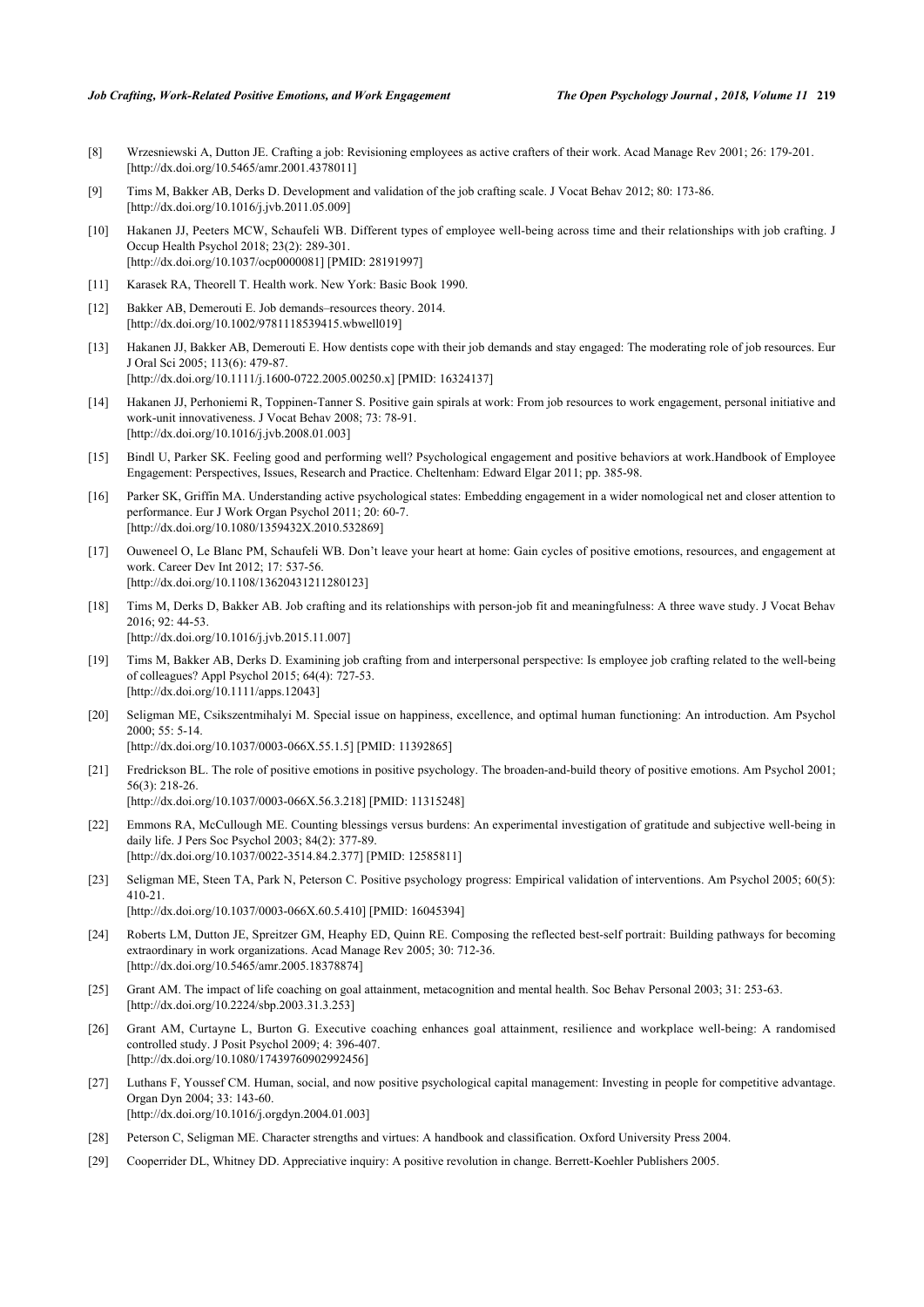#### **220** *The Open Psychology Journal , 2018, Volume 11 Costantini and Sartori*

- <span id="page-10-0"></span>[30] Whitney D, Cooperrider DL. The appreciative inquiry summit: Overview and applications. Employ Relat Today 1998; 25: 17-28. [\[http://dx.doi.org/10.1002/ert.3910250203](http://dx.doi.org/10.1002/ert.3910250203)]
- <span id="page-10-1"></span>[31] Griffeth RW, Hom PW, Gaertner S. A meta-analysis of antecedents and correlates of employee turnover: Update, moderator tests, and research implications for the next millennium. J Manage 2000; 26: 463-88. [\[http://dx.doi.org/10.1177/014920630002600305\]](http://dx.doi.org/10.1177/014920630002600305)
- <span id="page-10-2"></span>[32] Fredrickson BL. The value of positive emotions: The emerging science of positive psychology is coming to understand why it's good to feel good. Am Sci 2003; 91(4): 330-5. [\[http://dx.doi.org/10.1511/2003.4.330\]](http://dx.doi.org/10.1511/2003.4.330)
- <span id="page-10-3"></span>[33] Cohn MA, Fredrickson BL. In search of durable positive psychology interventions: Predictors and consequences of long-term positive behavior change. J Posit Psychol 2010; 5(5): 355-66. [\[http://dx.doi.org/10.1080/17439760.2010.508883\]](http://dx.doi.org/10.1080/17439760.2010.508883) [PMID: [21709728](http://www.ncbi.nlm.nih.gov/pubmed/21709728)]
- <span id="page-10-4"></span>[34] Fredrickson BL, Cohn MA, Coffey KA, Pek J, Finkel SM. Open hearts build lives: Positive emotions, induced through loving-kindness meditation, build consequential personal resources. J Pers Soc Psychol 2008; 95(5): 1045-62. [\[http://dx.doi.org/10.1037/a0013262](http://dx.doi.org/10.1037/a0013262)] [PMID: [18954193\]](http://www.ncbi.nlm.nih.gov/pubmed/18954193)
- <span id="page-10-5"></span>[35] Seligman MEP, Rashid T, Parks AC. Positive psychotherapy. Am Psychol 2006; 61(8): 774-88. [\[http://dx.doi.org/10.1037/0003-066X.61.8.774](http://dx.doi.org/10.1037/0003-066X.61.8.774)] [PMID: [17115810\]](http://www.ncbi.nlm.nih.gov/pubmed/17115810)
- <span id="page-10-6"></span>[36] Diener E. Subjective well-being. The science of happiness and a proposal for a national index. Am Psychol 2000; 55(1): 34-43. [\[http://dx.doi.org/10.1037/0003-066X.55.1.34](http://dx.doi.org/10.1037/0003-066X.55.1.34)] [PMID: [11392863\]](http://www.ncbi.nlm.nih.gov/pubmed/11392863)
- <span id="page-10-7"></span>[37] Bolier L, Haverman M, Westerhof GJ, Riper H, Smit F, Bohlmeijer E. Positive psychology interventions: A meta-analysis of randomized controlled studies. BMC Public Health 2013; 13(1): 119. [\[http://dx.doi.org/10.1186/1471-2458-13-119\]](http://dx.doi.org/10.1186/1471-2458-13-119) [PMID: [23390882](http://www.ncbi.nlm.nih.gov/pubmed/23390882)]
- <span id="page-10-8"></span>[38] Keyes CLM. Mental illness and/or mental health? Investigating axioms of the complete state model of health. J Consult Clin Psychol 2005; 73(3): 539-48. [\[http://dx.doi.org/10.1037/0022-006X.73.3.539](http://dx.doi.org/10.1037/0022-006X.73.3.539)] [PMID: [15982151\]](http://www.ncbi.nlm.nih.gov/pubmed/15982151)
- <span id="page-10-9"></span>[39] Muchinsky PM. Emotions in the workplace: The neglect of organizational behaviour. J Organ Behav 2000; 21: 801-5. [\[http://dx.doi.org/10.1002/1099-1379\(200011\)21:7<801::AID-JOB999>3.0.CO;2-A](http://dx.doi.org/10.1002/1099-1379(200011)21:7<801::AID-JOB999>3.0.CO;2-A)]
- <span id="page-10-10"></span>[40] Watson D, Tellegen A. Toward a consensual structure of mood. Psychol Bull 1985; 98(2): 219-35. [\[http://dx.doi.org/10.1037/0033-2909.98.2.219](http://dx.doi.org/10.1037/0033-2909.98.2.219)] [PMID: [3901060](http://www.ncbi.nlm.nih.gov/pubmed/3901060)]
- <span id="page-10-11"></span>[41] Warr P. Work, unemployment, and mental health. Oxford: Oxford University Press 1987.
- <span id="page-10-12"></span>[42] Van Katwyk PT, Fox S, Spector PE, Kelloway EK. Using the Job-Related Affective Well-Being Scale (JAWS) to investigate affective responses to work stressors. J Occup Health Psychol 2000; 5(2): 219-30. [\[http://dx.doi.org/10.1037/1076-8998.5.2.219](http://dx.doi.org/10.1037/1076-8998.5.2.219)] [PMID: [10784286](http://www.ncbi.nlm.nih.gov/pubmed/10784286)]
- <span id="page-10-13"></span>[43] Gray E, Watson D. Emotion, mood, temperament: Similarities, differences and asynthesis.Emotions at Work: Theory, Research and Applications for Management. Chichester: Wiley 2002; pp. 21-44.
- <span id="page-10-14"></span>[44] Schaufeli WB, Salanova M, Gonzalez-Romà V, Bakker AB. The measurement of engagement and burnout: A two sample confirmatory factor analytic approach. J Happiness Stud 2002; 3: 71-92. [\[http://dx.doi.org/10.1023/A:1015630930326\]](http://dx.doi.org/10.1023/A:1015630930326)
- <span id="page-10-15"></span>[45] Cacioppo JT, Gardner WL, Berntson GG. The affect system has parallel and integrative processing components: Form follows function. J Pers Soc Psychol 1999; 76(5): 839-55. [\[http://dx.doi.org/10.1037/0022-3514.76.5.839](http://dx.doi.org/10.1037/0022-3514.76.5.839)]
- <span id="page-10-16"></span>[46] Schaufeli WB, van Rhenen W. Over de rol van positieve en negatieve emoties bij het welbevinden van managers: Een studie met de Jobrelated Affective Well-being Scale (JAWS). Gedrag Organ 2006; 19: 323-44. [About the role of positive and negative emotions in managers' well-being: A study using the Job-related Affective Well-being Scale (JAWS)].
- <span id="page-10-17"></span>[47] Fredrickson BL, Branigan C. Positive emotions broaden the scope of attention and thought-action repertoires. Cogn Emotion 2005; 19(3): 313-32.

[\[http://dx.doi.org/10.1080/02699930441000238\]](http://dx.doi.org/10.1080/02699930441000238) [PMID: [21852891](http://www.ncbi.nlm.nih.gov/pubmed/21852891)]

- <span id="page-10-18"></span>[48] Isen AM. Positive affect and decision making.Handbook of emotions. 2nd ed. NY: Guilford 2000; pp. 417-35.
- <span id="page-10-19"></span>[49] Demerouti E, Bakker AB, Nachreiner F, Schaufeli WB. The job demands-resources model of burnout. J Appl Psychol 2001; 86(3): 499-512. [\[http://dx.doi.org/10.1037/0021-9010.86.3.499](http://dx.doi.org/10.1037/0021-9010.86.3.499)] [PMID: [11419809](http://www.ncbi.nlm.nih.gov/pubmed/11419809)]
- <span id="page-10-20"></span>[50] Cummings TG, Worley CG. Organization Development and Change. Cengage Learning 2009.
- <span id="page-10-21"></span>[51] Grant AM, Parker SK. Redesigning work design theories: The rise of relational and proactive perspectives. Acad Management Ann 2009; 3: 317-75. [\[http://dx.doi.org/10.5465/19416520903047327\]](http://dx.doi.org/10.5465/19416520903047327)
- <span id="page-10-22"></span>[52] Tims M, Bakker AB, Derks D. The impact of job crafting on job demands, job resources, and well-being. J Occup Health Psychol 2013;  $18(2)$ : 230-40 [\[http://dx.doi.org/10.1037/a0032141](http://dx.doi.org/10.1037/a0032141)] [PMID: [23506549\]](http://www.ncbi.nlm.nih.gov/pubmed/23506549)